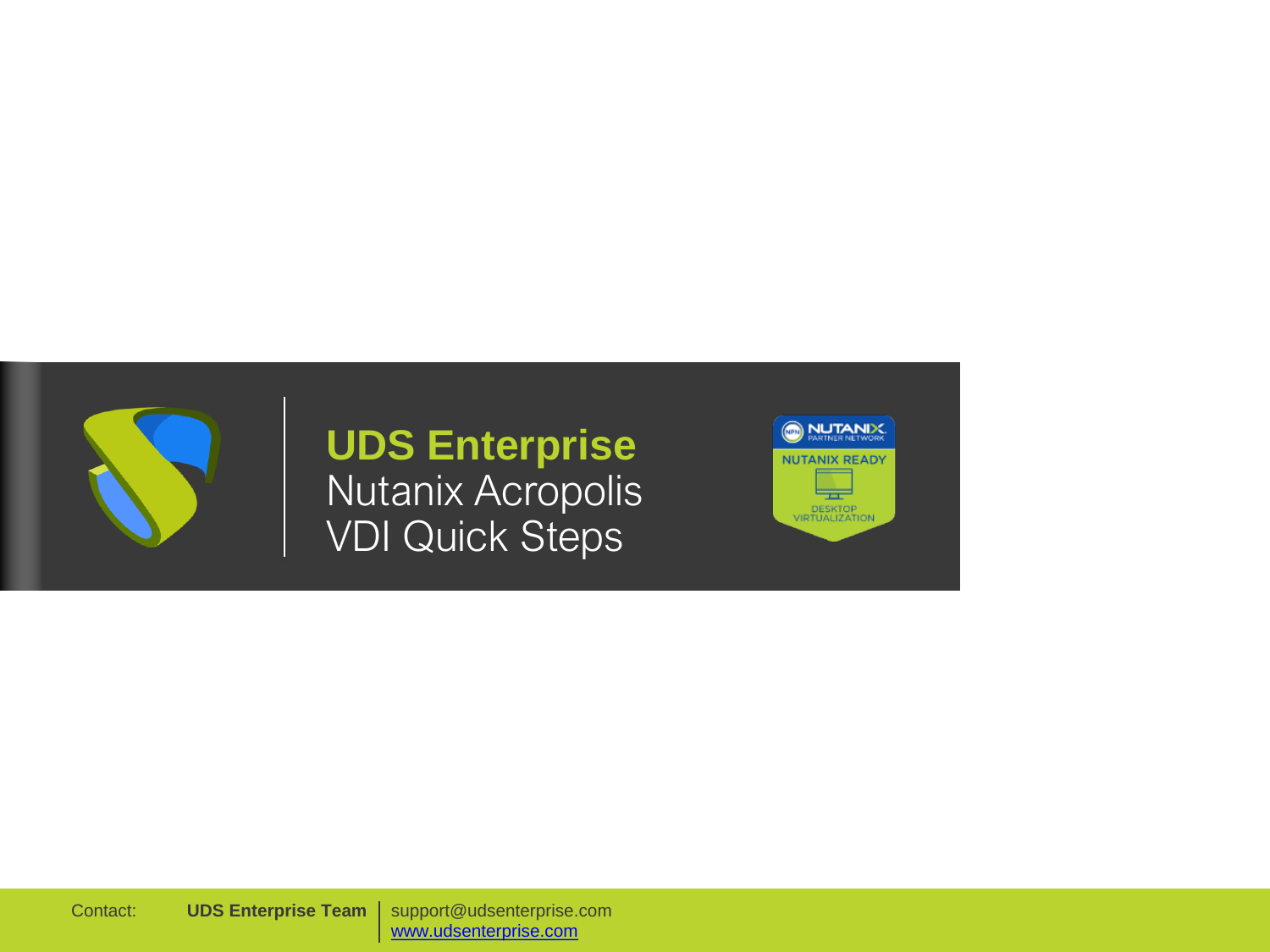



# Step 1

# **Prepare your environment**

Install & configure Nutanix Acropolis environment with at least:

- One Acropolis Host

For further info: **Nutanix Official Guides**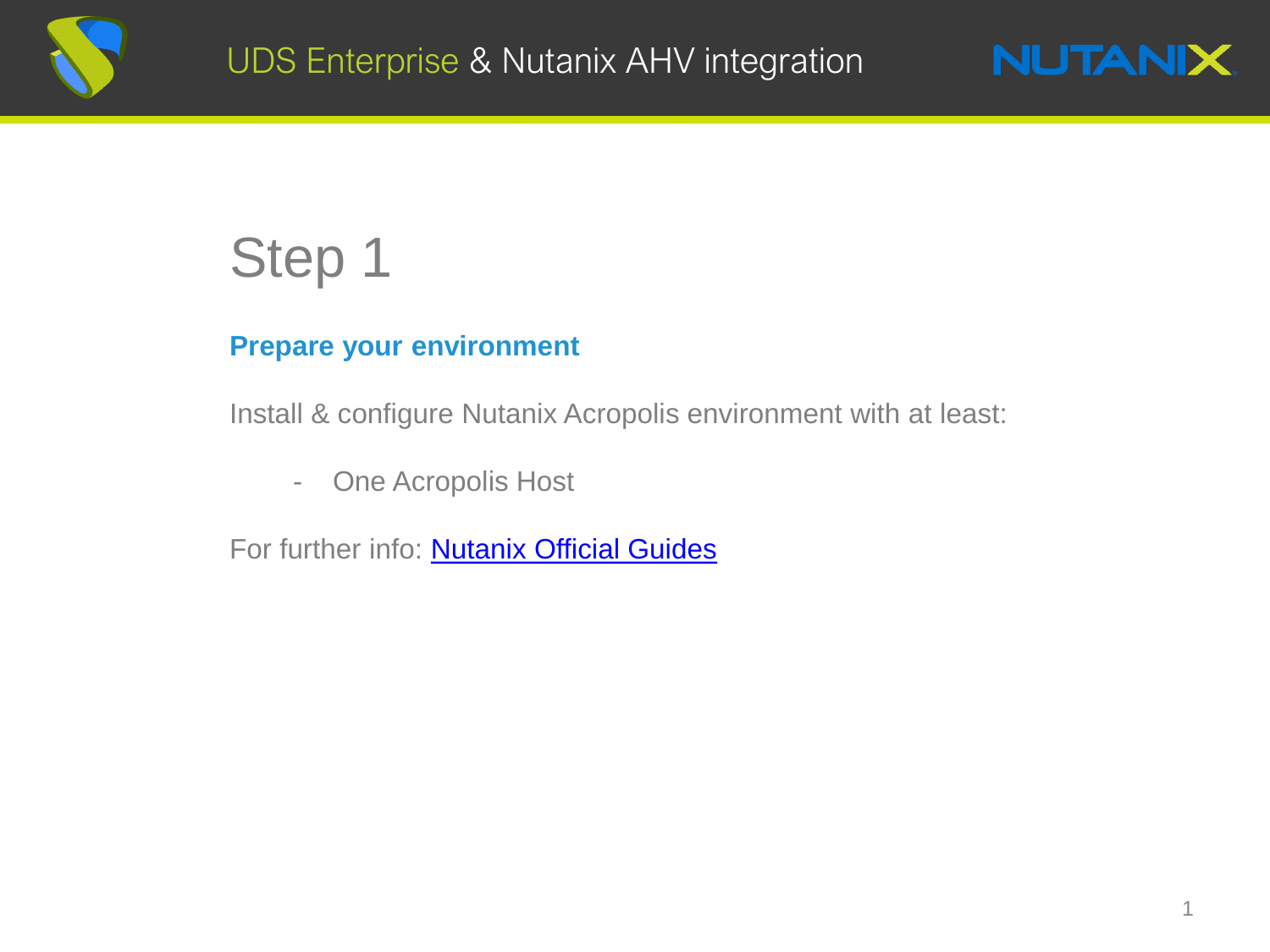



### **Prepare Virtual Desktops to be deployed base image**

Optimize your base image/s

- Configure GPO
- Remove unnecessary components

Install in your base image/s

- Favourite apps
- Nutanix Acropolis Tools
- UDS Actor

For further info: **UDS Enterprise Installation, Administration and** User Guide

**NUTANIX**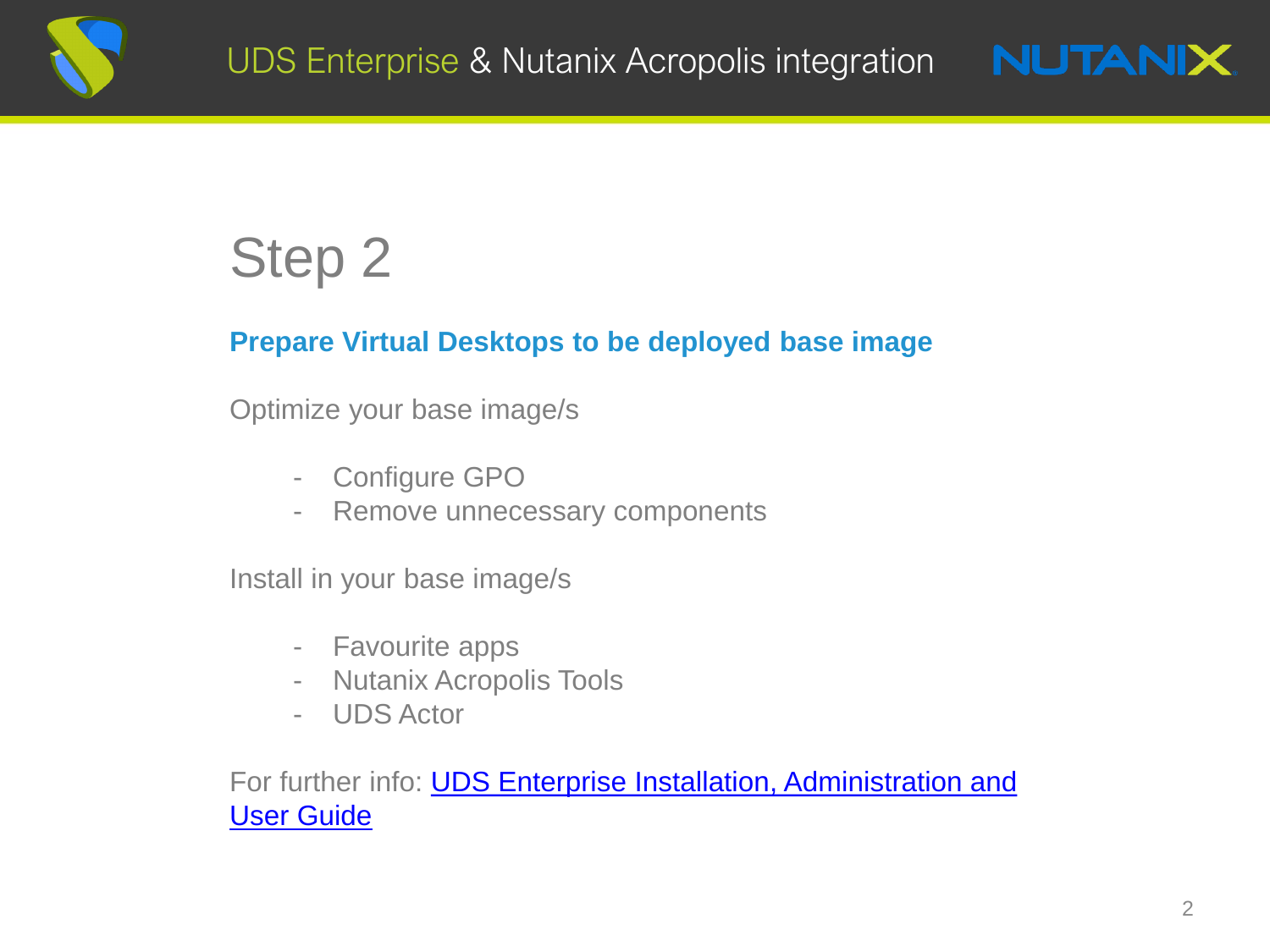



## **UDS Enterprise software installation**

Install & configure UDS Enterprise components:

- MySQL Database
- UDS Server (broker)
- UDS Tunneler
- UDS Actor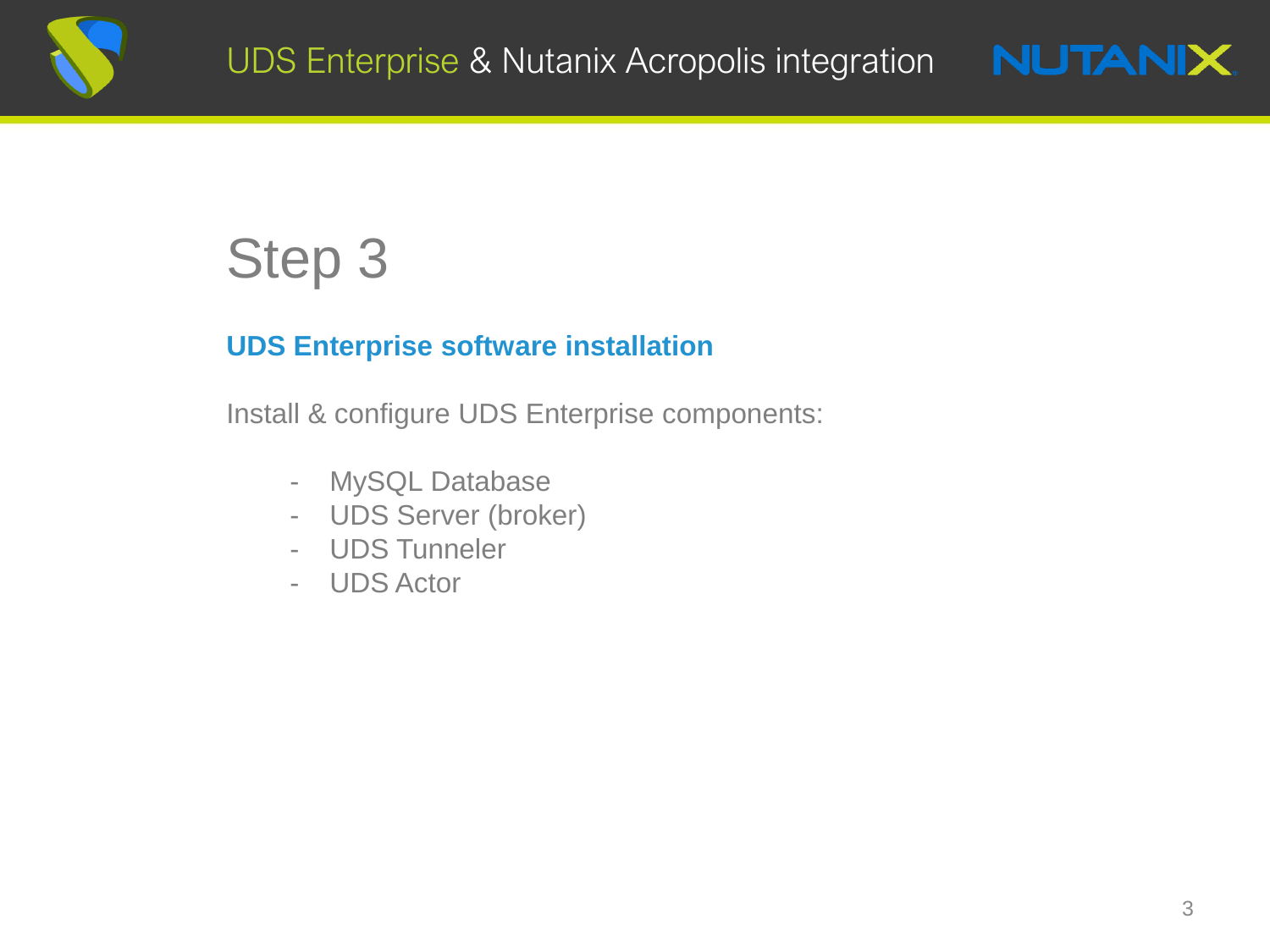



# **Add Nutanix Acropolis on UDS Enterprise "Services" Dashboard**

| New $\sim$<br>∍       | ì.<br>Edit                             | $\approx$<br>Permissions | П                                                   | Maintenance. | $t_{\perp}$ Export | 盲<br>Delete                |
|-----------------------|----------------------------------------|--------------------------|-----------------------------------------------------|--------------|--------------------|----------------------------|
| <b>Filter Nutanix</b> | ×                                      | $1 - 1$ of $1$           | $R \leftarrow \leftarrow \rightarrow \rightarrow R$ |              |                    |                            |
| Name 个                | Type                                   | Comments                 |                                                     | Status       | Services           | <b>User Services</b>       |
| Nutanix               | Nutanix Acropolis<br>Platform Provider |                          |                                                     | Active       |                    | $\Delta$<br>$\overline{2}$ |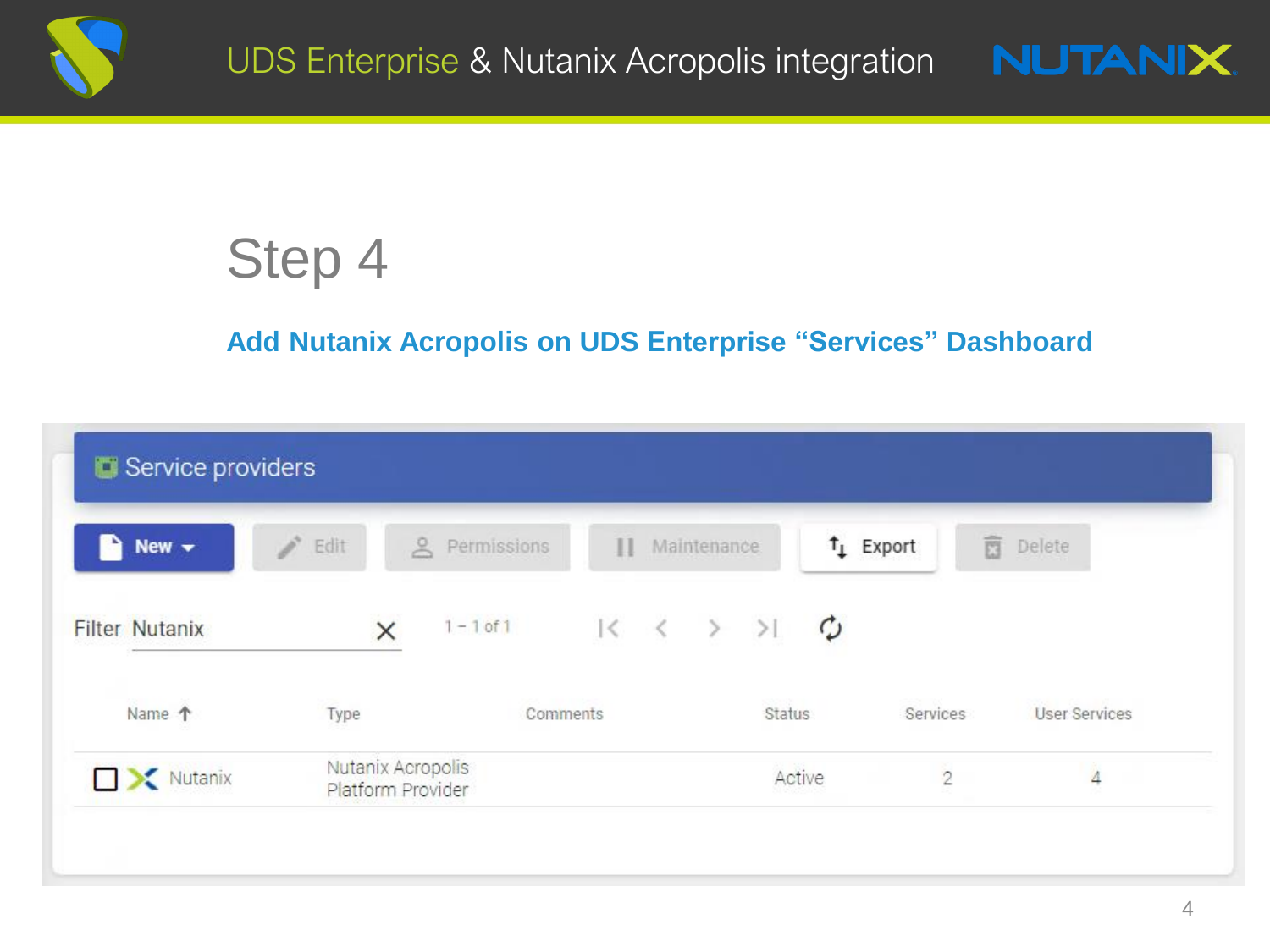



### **Create your Authenticator/s, OS Manager/s & Transport/s**

- Authenticator/s: Active Directory, Azure Active Directory, eDirectory,Radius OpenLDAP, Internal database, IP authenticador, SAML
- OS Manager/s: Linux, Windows (Persistent / Non-Persistent)
- Transport/s: RDP, XRDP, NoMachine and RDP through HTML5

**NUTANIX.**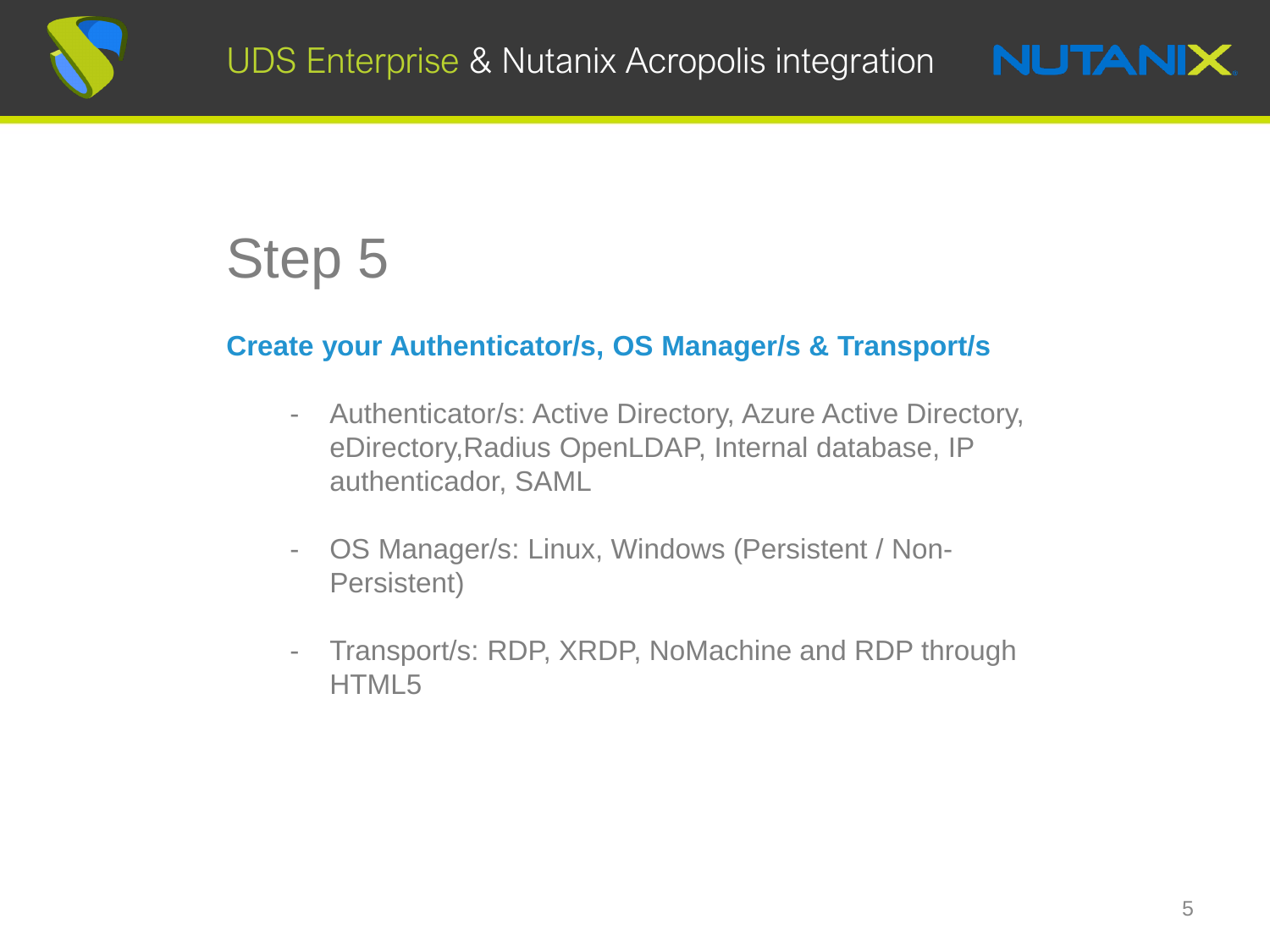



### **Deploy Services Pool**

- Deploy desktops from base image/s
- Assign Authenticator/s, OS Manager/s, Calendars & Transport/s as needed

| <b>SALES</b><br>n<br><b>New</b> | Edit          | e Permissions            | $\uparrow$ Export | <b>面</b> Delete                                 |               |                     |                             |                    |
|---------------------------------|---------------|--------------------------|-------------------|-------------------------------------------------|---------------|---------------------|-----------------------------|--------------------|
| Filter<br>Nutanix               |               | $1 - 2$ of 2<br>$\times$ |                   | $ \langle~~\langle~~\rangle~~\rangle~~\rangle $ | $\mathcal{C}$ |                     |                             |                    |
| Name                            | <b>Status</b> | User services            | In Preparation    | Usage                                           | Visible       | Shows<br>transports | Pool group ↓ Parent service |                    |
| Windows<br>10                   | Active        | $\overline{2}$           | $\overline{0}$    | 0%                                              | yes           | yes                 | X                           | Nutanix Windows 10 |
| $\sum$ Ubuntu<br>20.04          | Active        | $\overline{2}$           | $\overline{0}$    | 0%                                              | yes           | yes                 | Nutanix Ubuntu 20.04        |                    |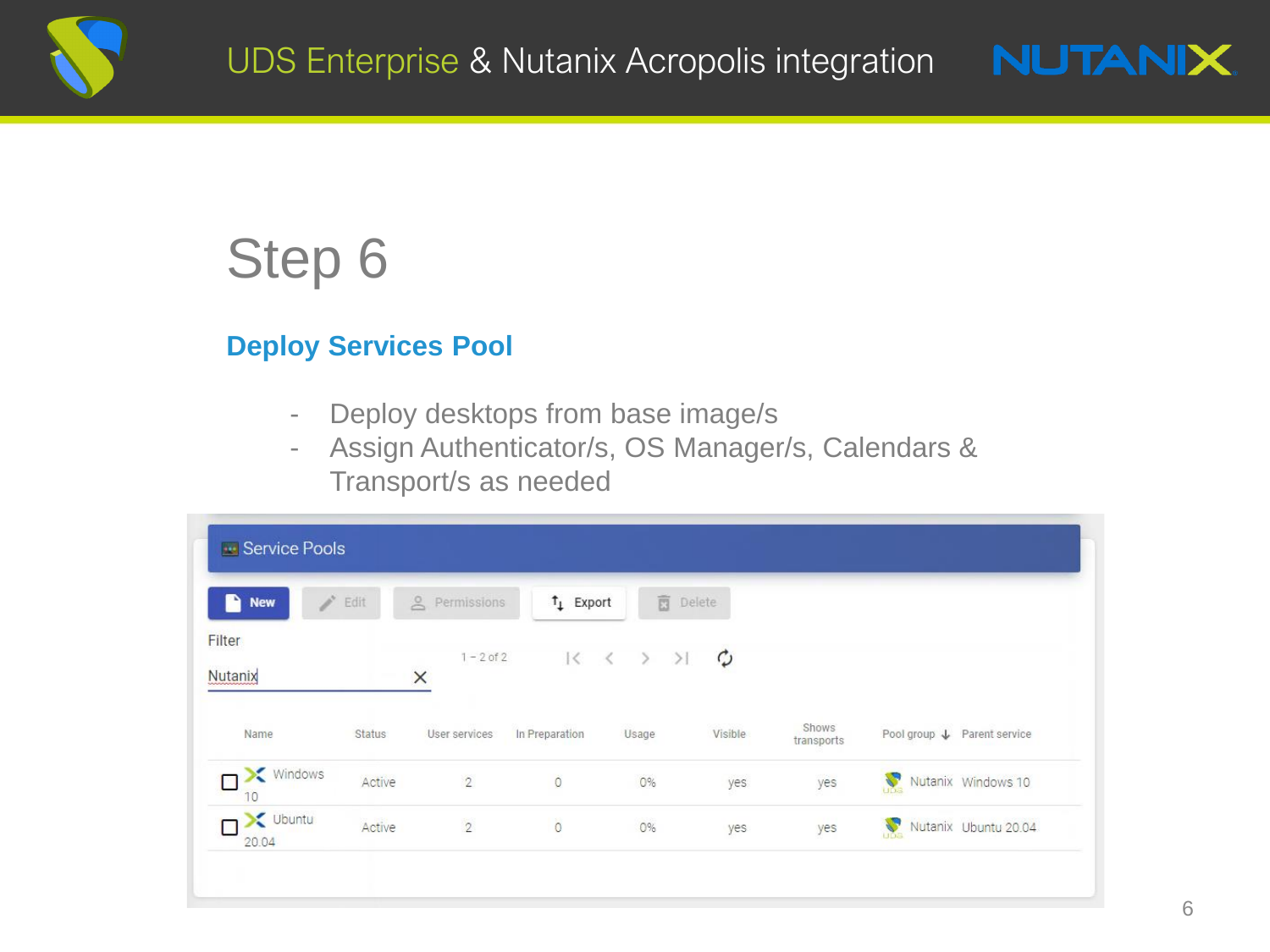| $\mathsf Q$<br>□ Include Controller VMs · 8 VMs (filtered from 9) · < > · ☆ ·<br>search in table<br>VM<br>FLASH<br>IP<br>MEMORY<br>CONTROLLER<br>CONTROLLER<br>CONTROLLER IO<br>CONTROLLER AVG IO<br>BACKUP A<br>VM NAME<br><b>*</b> HOST<br>CORES MEMORY CAPACITY<br>STORAGE CPU USAGE<br>ADDRESSES<br>READ IOPS<br>MODE<br><b>USAGE</b><br>WRITE IOPS<br><b>BANDWIDTH</b><br>LATENCY<br>NTNX-575dfe7a-<br>UDSS-1 Ubuntu-00000<br>192.168.1<br>512 MiB<br>6.09 GiB / 12 GiB<br>1.14%<br>98.19%<br>$\circ$<br>$\circ$<br>0 KBps<br>1.75 ms<br>Yes<br>1<br>No<br>A/AHV<br>NTNX-575dfe7a-<br>$\overline{2}$<br>12<br>UDSS-2 Windows00003<br>192.168.1<br>2 GiB<br>6.09 GiB / 12 GiB<br>1.59%<br>24.78%<br>167 KBps<br>4.06 ms<br>Yes<br>-1<br><b>No</b><br>A/AHV<br>NTNX-575dfe7a-<br>192.168.1<br>1.17%<br>97.83%<br>UDSS-1 Ubuntu-00001<br>512 MiB<br>6.09 GiB / 12 GiB<br>$\circ$<br>$\circ$<br>0 KBps<br>5.29 ms<br>1<br>Yes<br>No<br>A/AHV<br>NTNX-575dfe7a-<br>1.23%<br>24.47%<br>12<br>UDSS-2 Windows00002<br>192.168.1<br>2 GiB<br>6.09 GiB / 12 GiB<br>$\overline{2}$<br>167 KBps<br>5.41 ms<br>Yes<br>1<br>No<br>A/AHV<br>UDSP Ubuntu 20.04-1<br>512 MiB<br>6.08 GiB / 12 GiB<br>0%<br>1<br>Yes<br>No.<br>$\sim$<br>$\sim$<br>$\sim$<br>$\sim$<br>$\overline{\phantom{a}}$<br>Ubuntu_Template_UDS<br>$\mathbf{2}$<br>1 GiB<br>6.08 GiB / 12 GiB<br>0%<br>0%<br>- Yes<br>No<br>$\sim$<br>$\sim$<br>$\overline{\phantom{a}}$<br>· Windows10_Template_UD<br>0%<br>2<br>6.09 GiB / 12 GiB<br>0%<br>1 GiB<br>Yes<br>No<br>$\sim$<br>$\tilde{\phantom{a}}$<br>S<br>UDSP Windows 10-2<br>1<br>6.09 GiB / 12 GiB<br>0%<br>No<br>2 GiB<br>- Yes<br>$\sim$<br>$\sim$<br>$\sim$<br>$\sim$<br>퀸 Launch Console<br>X Delete<br>Manage Guest Tools<br>$\n  Update\n$<br>Power Off Actions<br>Take Snapshot<br>Migrate<br>Clone<br>Pause<br>VM NICs<br>VM Tasks<br>I/O Metrics<br><b>VM Performance</b><br>Virtual Disks<br><b>VM Snapshots</b><br>VM DETAILS<br>Console<br>UDSS-1 Windows00001<br>Name<br>CPU Usage<br>Peak: 52.23% Current: 26.69%<br>Description | Overview · Table |  |  |  |  |  |  |  |  |  | + Create VM | <b>Network Config</b> |
|--------------------------------------------------------------------------------------------------------------------------------------------------------------------------------------------------------------------------------------------------------------------------------------------------------------------------------------------------------------------------------------------------------------------------------------------------------------------------------------------------------------------------------------------------------------------------------------------------------------------------------------------------------------------------------------------------------------------------------------------------------------------------------------------------------------------------------------------------------------------------------------------------------------------------------------------------------------------------------------------------------------------------------------------------------------------------------------------------------------------------------------------------------------------------------------------------------------------------------------------------------------------------------------------------------------------------------------------------------------------------------------------------------------------------------------------------------------------------------------------------------------------------------------------------------------------------------------------------------------------------------------------------------------------------------------------------------------------------------------------------------------------------------------------------------------------------------------------------------------------------------------------------------------------------------------------------------------------------------------------------------------------------------------------------------------|------------------|--|--|--|--|--|--|--|--|--|-------------|-----------------------|
|                                                                                                                                                                                                                                                                                                                                                                                                                                                                                                                                                                                                                                                                                                                                                                                                                                                                                                                                                                                                                                                                                                                                                                                                                                                                                                                                                                                                                                                                                                                                                                                                                                                                                                                                                                                                                                                                                                                                                                                                                                                              |                  |  |  |  |  |  |  |  |  |  |             |                       |
|                                                                                                                                                                                                                                                                                                                                                                                                                                                                                                                                                                                                                                                                                                                                                                                                                                                                                                                                                                                                                                                                                                                                                                                                                                                                                                                                                                                                                                                                                                                                                                                                                                                                                                                                                                                                                                                                                                                                                                                                                                                              |                  |  |  |  |  |  |  |  |  |  |             |                       |
|                                                                                                                                                                                                                                                                                                                                                                                                                                                                                                                                                                                                                                                                                                                                                                                                                                                                                                                                                                                                                                                                                                                                                                                                                                                                                                                                                                                                                                                                                                                                                                                                                                                                                                                                                                                                                                                                                                                                                                                                                                                              |                  |  |  |  |  |  |  |  |  |  |             |                       |
|                                                                                                                                                                                                                                                                                                                                                                                                                                                                                                                                                                                                                                                                                                                                                                                                                                                                                                                                                                                                                                                                                                                                                                                                                                                                                                                                                                                                                                                                                                                                                                                                                                                                                                                                                                                                                                                                                                                                                                                                                                                              |                  |  |  |  |  |  |  |  |  |  |             |                       |
|                                                                                                                                                                                                                                                                                                                                                                                                                                                                                                                                                                                                                                                                                                                                                                                                                                                                                                                                                                                                                                                                                                                                                                                                                                                                                                                                                                                                                                                                                                                                                                                                                                                                                                                                                                                                                                                                                                                                                                                                                                                              |                  |  |  |  |  |  |  |  |  |  |             |                       |
|                                                                                                                                                                                                                                                                                                                                                                                                                                                                                                                                                                                                                                                                                                                                                                                                                                                                                                                                                                                                                                                                                                                                                                                                                                                                                                                                                                                                                                                                                                                                                                                                                                                                                                                                                                                                                                                                                                                                                                                                                                                              |                  |  |  |  |  |  |  |  |  |  |             |                       |
|                                                                                                                                                                                                                                                                                                                                                                                                                                                                                                                                                                                                                                                                                                                                                                                                                                                                                                                                                                                                                                                                                                                                                                                                                                                                                                                                                                                                                                                                                                                                                                                                                                                                                                                                                                                                                                                                                                                                                                                                                                                              |                  |  |  |  |  |  |  |  |  |  |             |                       |
|                                                                                                                                                                                                                                                                                                                                                                                                                                                                                                                                                                                                                                                                                                                                                                                                                                                                                                                                                                                                                                                                                                                                                                                                                                                                                                                                                                                                                                                                                                                                                                                                                                                                                                                                                                                                                                                                                                                                                                                                                                                              |                  |  |  |  |  |  |  |  |  |  |             |                       |
|                                                                                                                                                                                                                                                                                                                                                                                                                                                                                                                                                                                                                                                                                                                                                                                                                                                                                                                                                                                                                                                                                                                                                                                                                                                                                                                                                                                                                                                                                                                                                                                                                                                                                                                                                                                                                                                                                                                                                                                                                                                              |                  |  |  |  |  |  |  |  |  |  |             |                       |
|                                                                                                                                                                                                                                                                                                                                                                                                                                                                                                                                                                                                                                                                                                                                                                                                                                                                                                                                                                                                                                                                                                                                                                                                                                                                                                                                                                                                                                                                                                                                                                                                                                                                                                                                                                                                                                                                                                                                                                                                                                                              |                  |  |  |  |  |  |  |  |  |  |             |                       |
| Summary > UDSS-1 Windows00001                                                                                                                                                                                                                                                                                                                                                                                                                                                                                                                                                                                                                                                                                                                                                                                                                                                                                                                                                                                                                                                                                                                                                                                                                                                                                                                                                                                                                                                                                                                                                                                                                                                                                                                                                                                                                                                                                                                                                                                                                                |                  |  |  |  |  |  |  |  |  |  |             |                       |
|                                                                                                                                                                                                                                                                                                                                                                                                                                                                                                                                                                                                                                                                                                                                                                                                                                                                                                                                                                                                                                                                                                                                                                                                                                                                                                                                                                                                                                                                                                                                                                                                                                                                                                                                                                                                                                                                                                                                                                                                                                                              |                  |  |  |  |  |  |  |  |  |  |             |                       |
|                                                                                                                                                                                                                                                                                                                                                                                                                                                                                                                                                                                                                                                                                                                                                                                                                                                                                                                                                                                                                                                                                                                                                                                                                                                                                                                                                                                                                                                                                                                                                                                                                                                                                                                                                                                                                                                                                                                                                                                                                                                              |                  |  |  |  |  |  |  |  |  |  |             |                       |
|                                                                                                                                                                                                                                                                                                                                                                                                                                                                                                                                                                                                                                                                                                                                                                                                                                                                                                                                                                                                                                                                                                                                                                                                                                                                                                                                                                                                                                                                                                                                                                                                                                                                                                                                                                                                                                                                                                                                                                                                                                                              |                  |  |  |  |  |  |  |  |  |  |             |                       |
|                                                                                                                                                                                                                                                                                                                                                                                                                                                                                                                                                                                                                                                                                                                                                                                                                                                                                                                                                                                                                                                                                                                                                                                                                                                                                                                                                                                                                                                                                                                                                                                                                                                                                                                                                                                                                                                                                                                                                                                                                                                              |                  |  |  |  |  |  |  |  |  |  |             |                       |
| ID<br>Activer Windows                                                                                                                                                                                                                                                                                                                                                                                                                                                                                                                                                                                                                                                                                                                                                                                                                                                                                                                                                                                                                                                                                                                                                                                                                                                                                                                                                                                                                                                                                                                                                                                                                                                                                                                                                                                                                                                                                                                                                                                                                                        |                  |  |  |  |  |  |  |  |  |  |             |                       |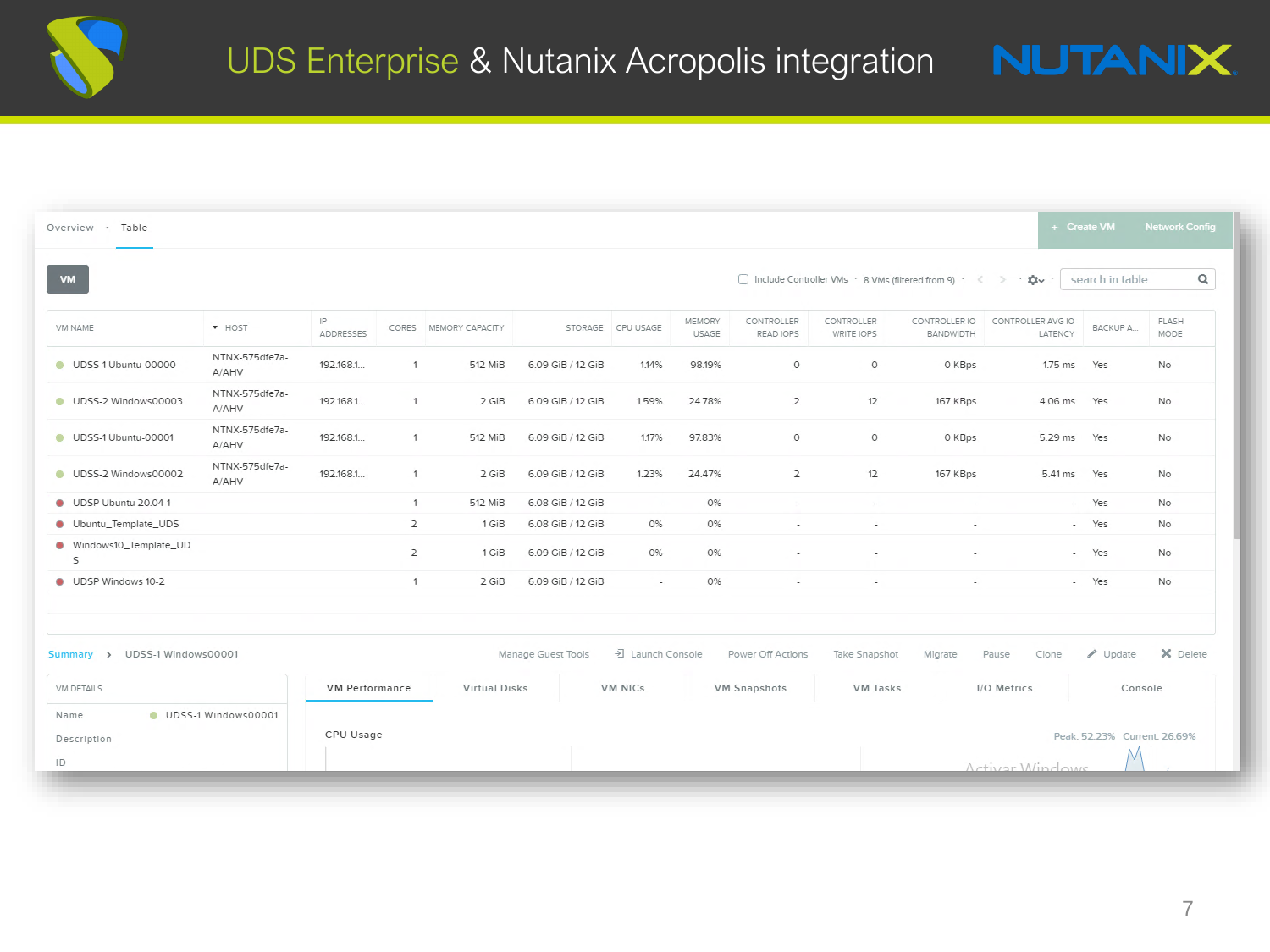



## **Enjoy your virtual desktop provided by UDS Enterprise & Nutanix Acropolis!**

| <b>W</b> UDS |                       | $\overline{\bullet}$ UDS Client | About | English $\sim$         |
|--------------|-----------------------|---------------------------------|-------|------------------------|
|              |                       |                                 |       |                        |
|              | <b>UDS Enterprise</b> |                                 |       |                        |
|              | Username*             |                                 |       |                        |
|              | Password              |                                 |       |                        |
|              | Login                 |                                 |       |                        |
|              |                       |                                 |       |                        |
|              |                       |                                 |       |                        |
|              |                       |                                 |       | © Virtual Cable S.L.U. |